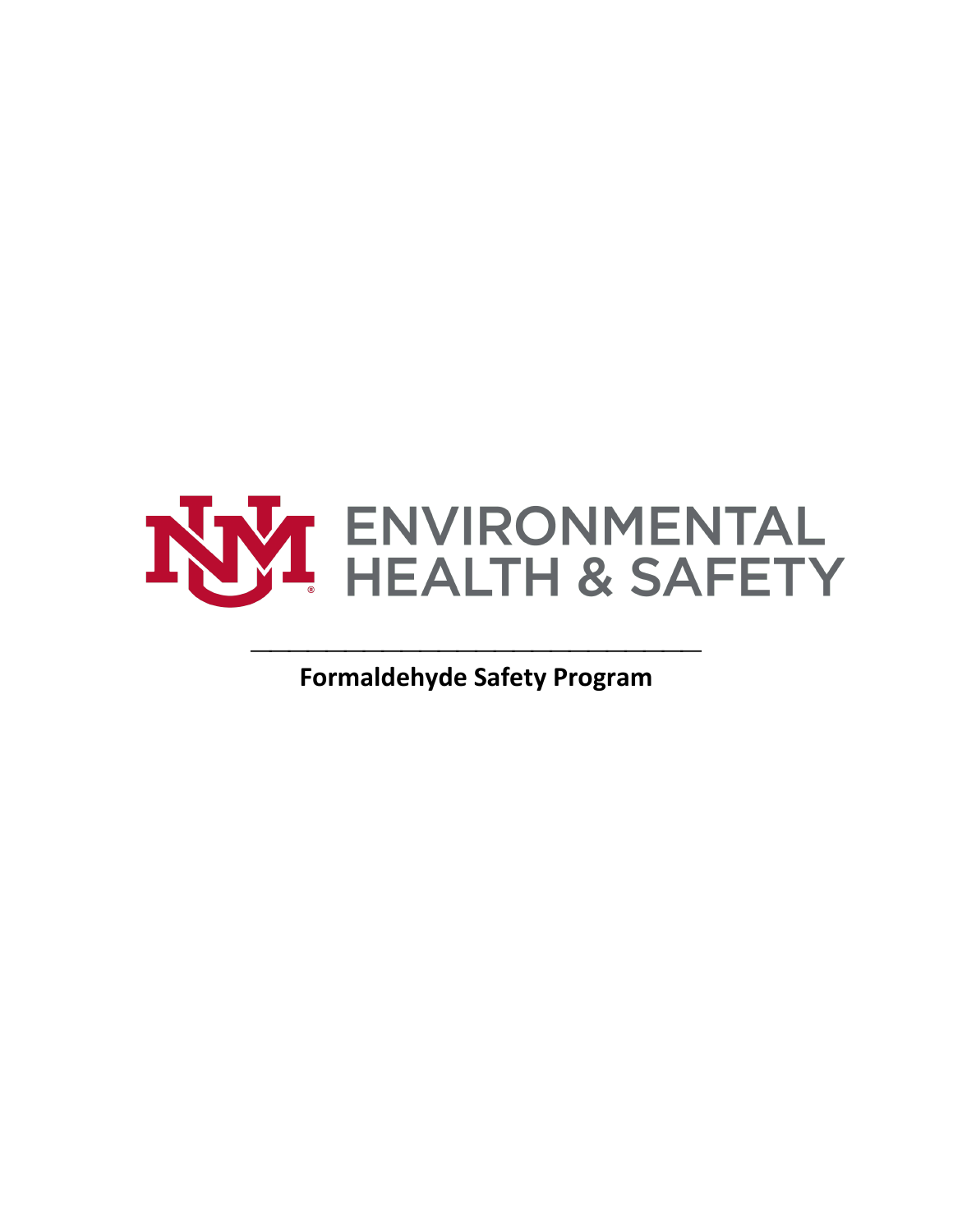

*This page intentionally left blank*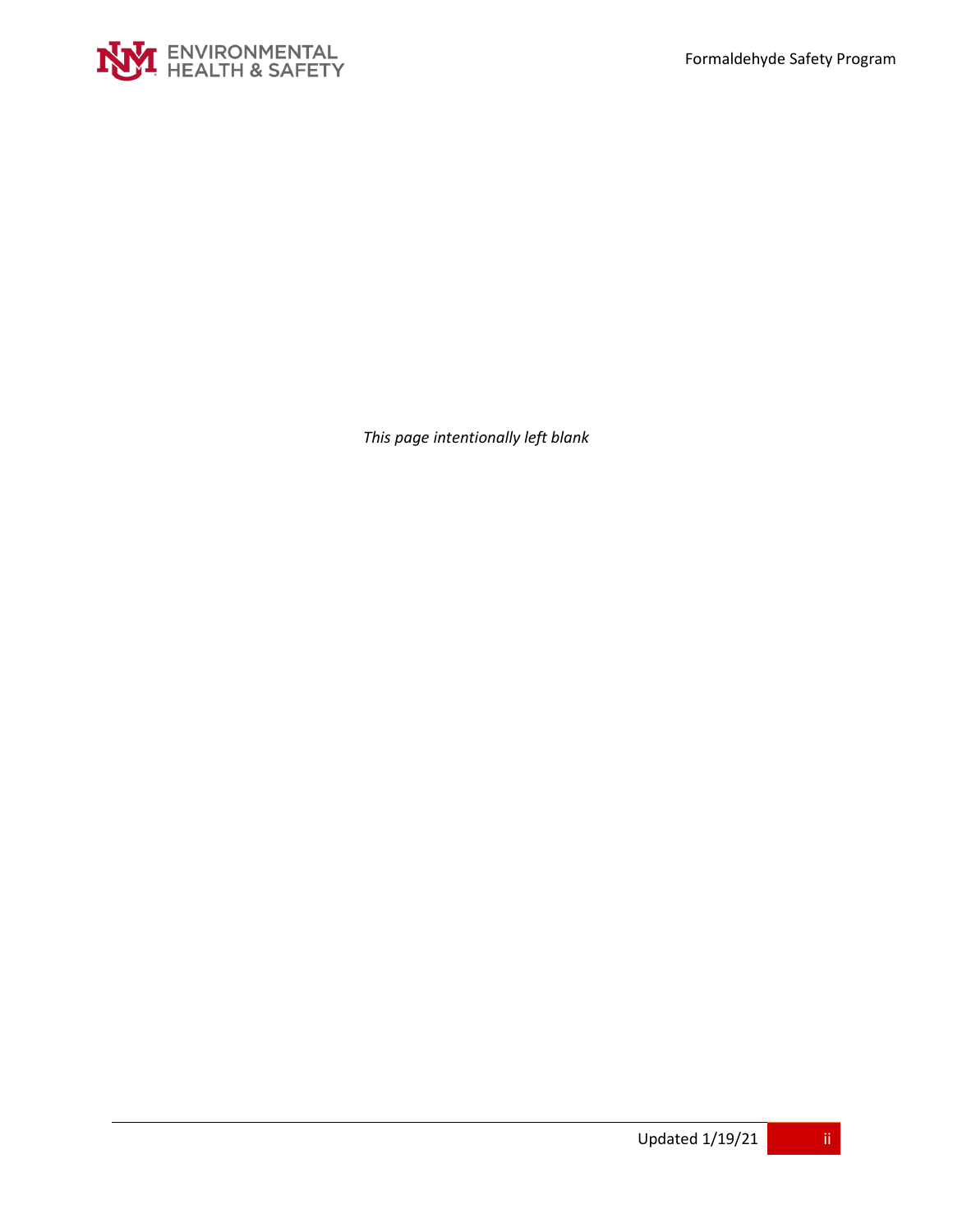

#### **UNIVERSITY OF NEW MEXICO Department of Environmental Health and Safety**

73 Hall Casey

Casey Hall Interim Director

Zachary Peterson (Feb 18, 2021 15:15 MST) [Zachary Peterson](https://secure.na2.echosign.com/verifier?tx=CBJCHBCAABAAetpg-XRTUCuht5__wayLPDrnzqhSg_hN)

Zachary Peterson Interim Manager, Safety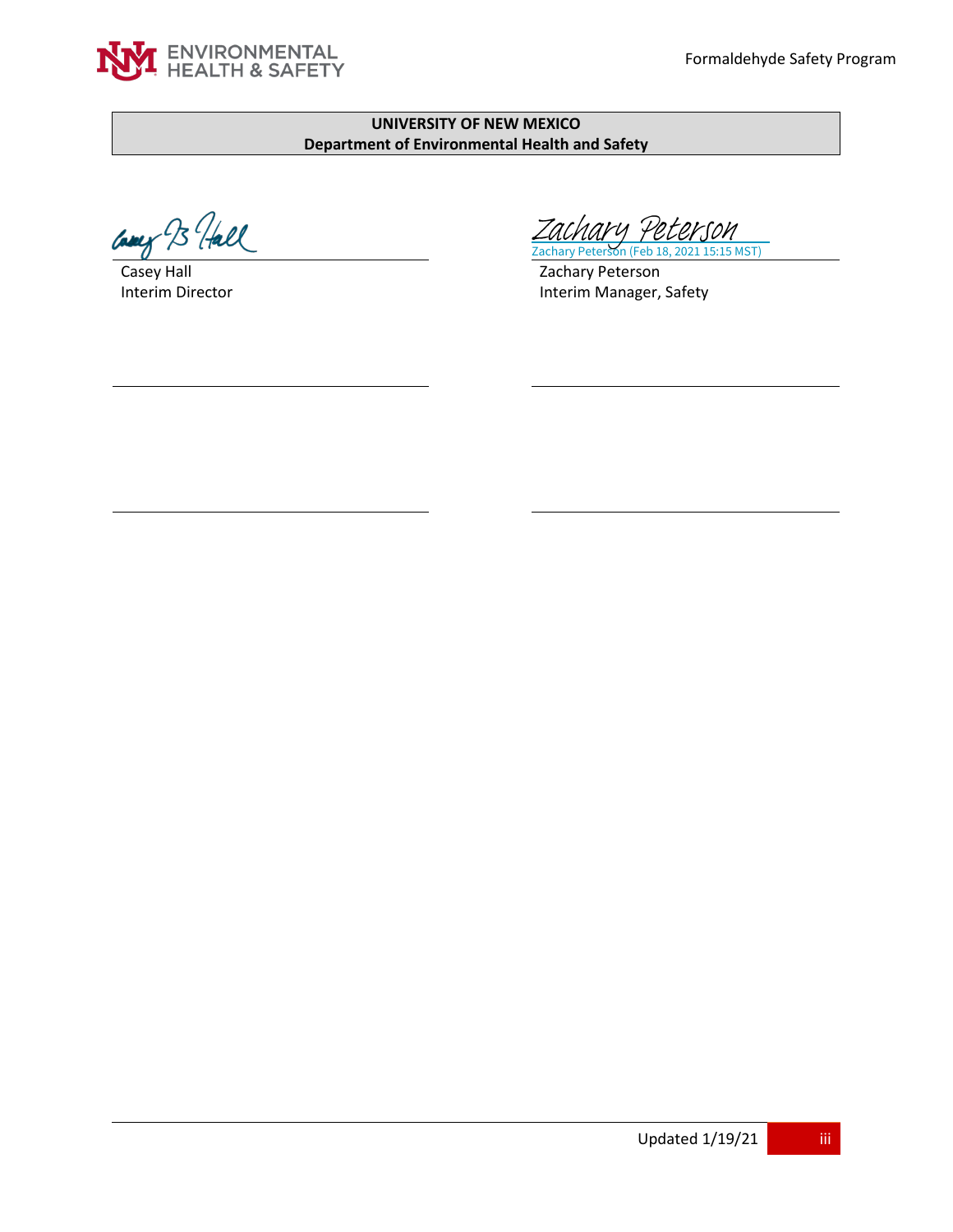

## **DOCUMENT REVISION LOG**

#### Document: **Formaldehyde Safety Program**

| Rev. No.                | <b>Effective Date</b> | <b>Revision Description</b>                                    | <b>Pages Replaced</b>                   | Completed by: |
|-------------------------|-----------------------|----------------------------------------------------------------|-----------------------------------------|---------------|
| $\mathbf{1}$            | 1/08/2020             | Periodic revision and new format                               | General updates on<br>multiple pages    | M. Terry      |
| $\overline{\mathbf{2}}$ | 1/19/2021             | Updated into new format, EHS name change<br>information update | All pages replaced,<br>formatting added | VG            |
|                         |                       |                                                                |                                         |               |
|                         |                       |                                                                |                                         |               |
|                         |                       |                                                                |                                         |               |
|                         |                       |                                                                |                                         |               |
|                         |                       |                                                                |                                         |               |
|                         |                       |                                                                |                                         |               |
|                         |                       |                                                                |                                         |               |
|                         |                       |                                                                |                                         |               |
|                         |                       |                                                                |                                         |               |
|                         |                       |                                                                |                                         |               |
|                         |                       |                                                                |                                         |               |
|                         |                       |                                                                |                                         |               |
|                         |                       |                                                                |                                         |               |
|                         |                       |                                                                |                                         |               |
|                         |                       |                                                                |                                         |               |
|                         |                       |                                                                |                                         |               |
|                         |                       |                                                                |                                         |               |
|                         |                       |                                                                |                                         |               |
|                         |                       |                                                                |                                         |               |
|                         |                       |                                                                |                                         |               |
|                         |                       |                                                                |                                         |               |
|                         |                       |                                                                |                                         |               |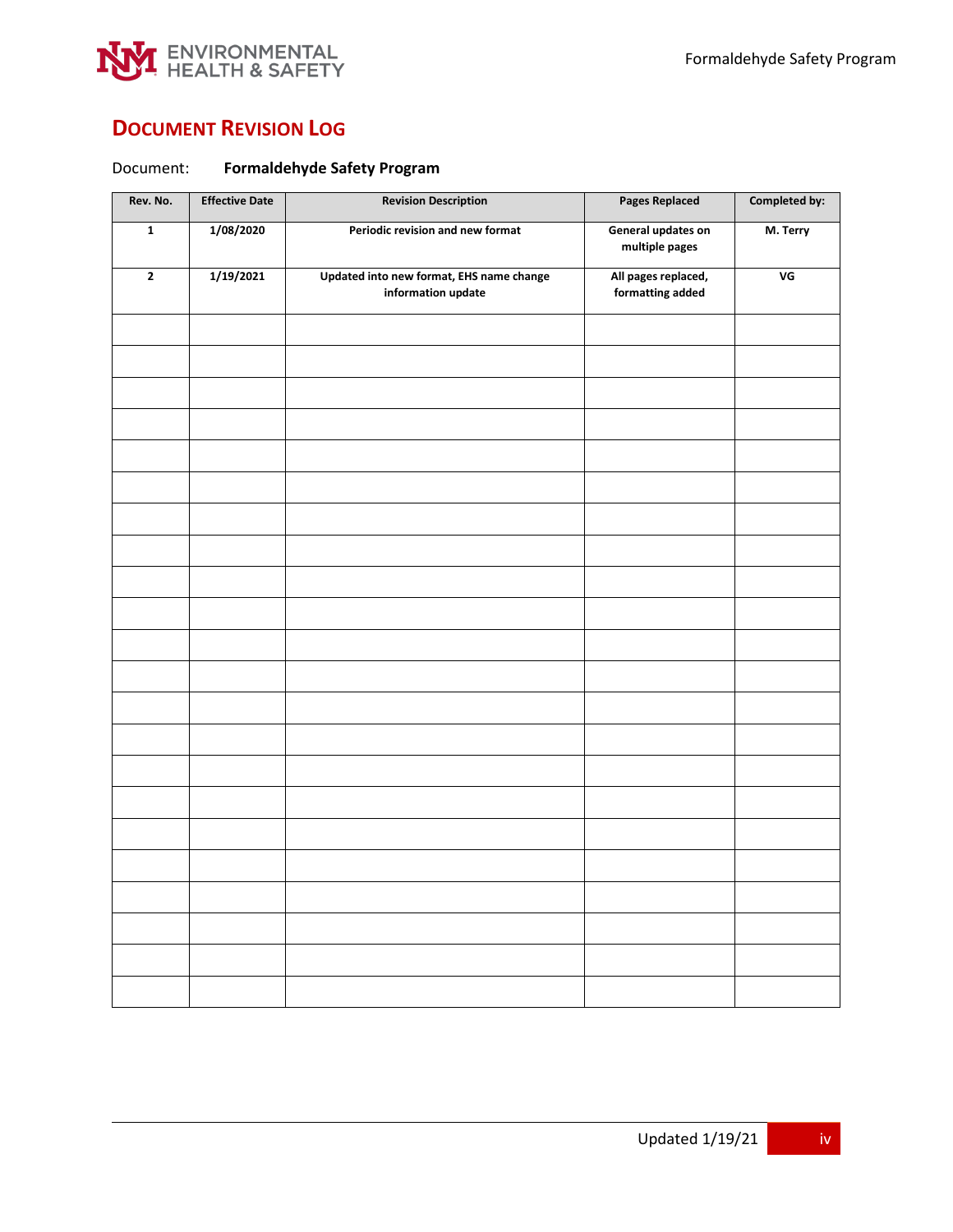

## **ACRONYMS & DEFINITIONS**

| Action Level (AL)    | Level of exposure to a harmful substance or other hazard (present in a work  |
|----------------------|------------------------------------------------------------------------------|
|                      | environment or situation) at which an employer must take the required        |
|                      | precautions to protect the workers.                                          |
|                      |                                                                              |
| Permissible Exposure | A legal/regulatory limit for exposure of an employee to a chemical substance |
| Limit (PEL)          | or physical agent.                                                           |
| Short Term Exposure  | The maximum concentration of a chemical to which workers may be exposed      |
| Limit (STEL)         | continuously for up to 15 minutes without danger to health or work           |
|                      | efficiency and safety.                                                       |
| <b>CRF</b>           | Code of Federal Regulations                                                  |
|                      |                                                                              |
| <b>EHS</b>           | <b>Environmental Health and Safety</b>                                       |
| <b>EOHS</b>          | <b>Employee Occupational Health Services</b>                                 |
| ml                   | Milliliters                                                                  |
| <b>OSHA</b>          | Occupational Safety & Health Administration                                  |
| <b>PPE</b>           | Personal Protective Equipment                                                |
| ppm                  | Parts per million                                                            |
| SDS                  | Safety Data Sheets                                                           |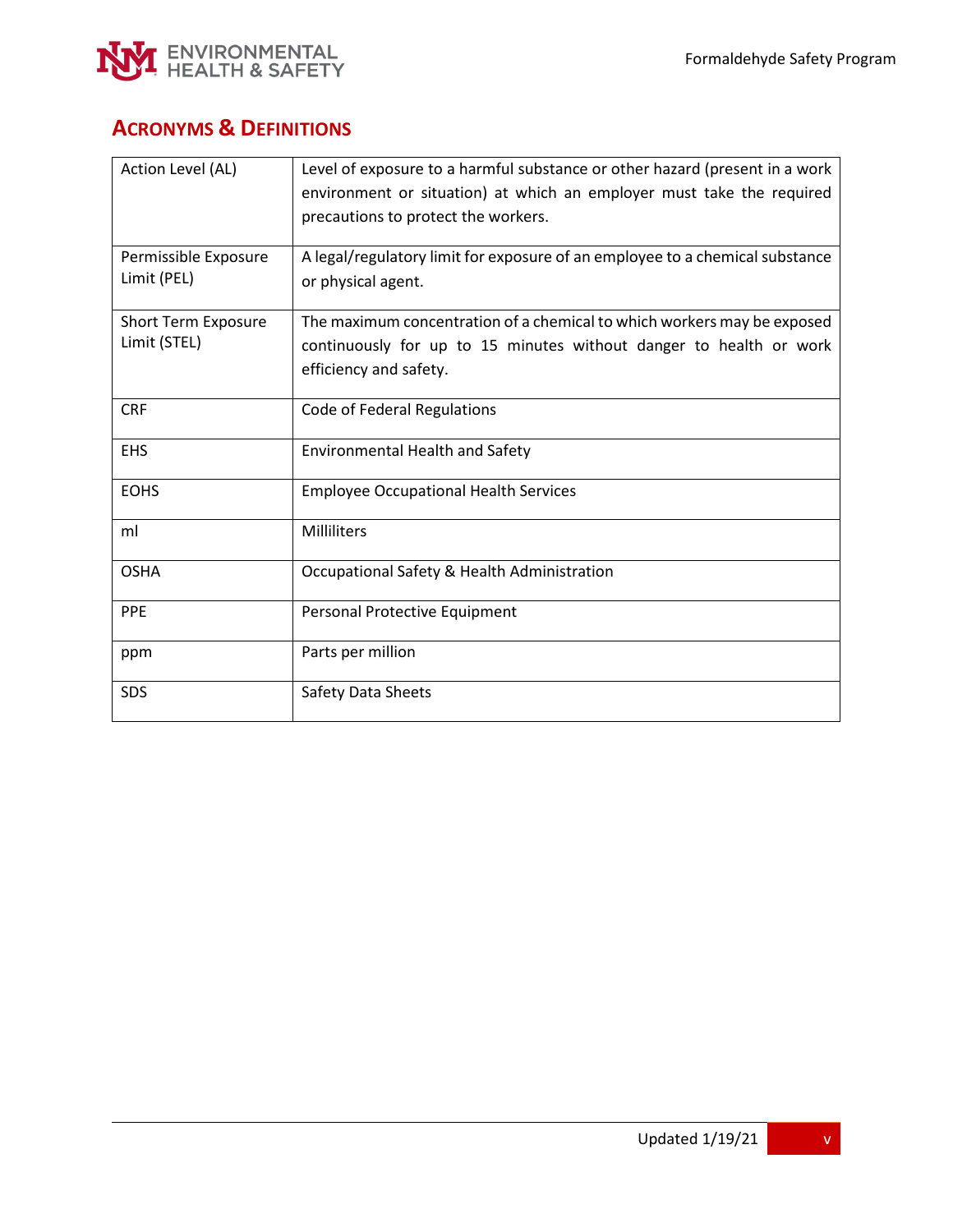# **TABLE OF CONTENTS**

| 1.                                                                                              |      |                                                                                   |  |  |  |  |
|-------------------------------------------------------------------------------------------------|------|-----------------------------------------------------------------------------------|--|--|--|--|
| 2.                                                                                              |      |                                                                                   |  |  |  |  |
|                                                                                                 | 2.1. |                                                                                   |  |  |  |  |
|                                                                                                 | 2.2. |                                                                                   |  |  |  |  |
|                                                                                                 | 2.3. |                                                                                   |  |  |  |  |
|                                                                                                 | 2.4. |                                                                                   |  |  |  |  |
|                                                                                                 | 2.5. |                                                                                   |  |  |  |  |
| 3.                                                                                              |      |                                                                                   |  |  |  |  |
|                                                                                                 | 3.1. | Acute Health Effects - Symptoms that develop rapidly during short-term exposures2 |  |  |  |  |
| Chronic Health Effects - Symptoms that develop slowly due to long-term exposures to low<br>3.2. |      |                                                                                   |  |  |  |  |
|                                                                                                 | 3.3. |                                                                                   |  |  |  |  |
| 4.                                                                                              |      |                                                                                   |  |  |  |  |
| 5.                                                                                              |      |                                                                                   |  |  |  |  |
| 6.                                                                                              |      |                                                                                   |  |  |  |  |
|                                                                                                 | 6.1. |                                                                                   |  |  |  |  |
|                                                                                                 | 6.2. |                                                                                   |  |  |  |  |
|                                                                                                 | 6.3. |                                                                                   |  |  |  |  |
|                                                                                                 | 6.4. |                                                                                   |  |  |  |  |
|                                                                                                 | 6.5. |                                                                                   |  |  |  |  |
|                                                                                                 | 6.6. |                                                                                   |  |  |  |  |
| 7.                                                                                              |      |                                                                                   |  |  |  |  |
|                                                                                                 | 7.1. |                                                                                   |  |  |  |  |
|                                                                                                 | 7.2. | . 6                                                                               |  |  |  |  |
| 8.                                                                                              |      |                                                                                   |  |  |  |  |
|                                                                                                 | 9.   |                                                                                   |  |  |  |  |
| 10.                                                                                             |      |                                                                                   |  |  |  |  |
| 11.                                                                                             |      |                                                                                   |  |  |  |  |
| 12.                                                                                             |      |                                                                                   |  |  |  |  |
| 13.                                                                                             |      |                                                                                   |  |  |  |  |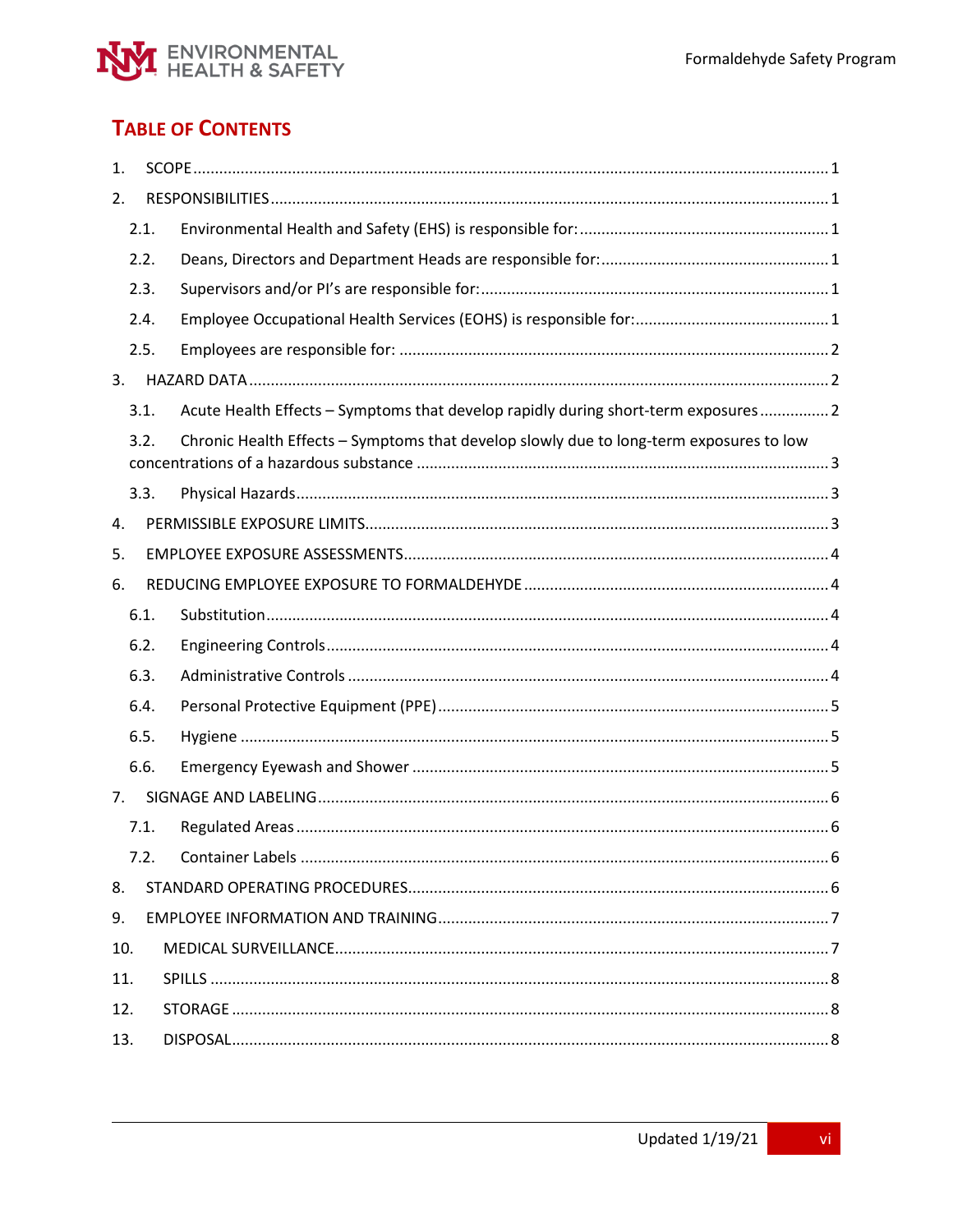<span id="page-6-0"></span>

# **1. SCOPE**

This program applies to all locations at the University of New Mexico (UNM) that use formaldehyde, formalin or other formaldehyde-containing solutions.

# **2. RESPONSIBILITIES**

#### **2.1. Environmental Health and Safety (EHS) is responsible for:**

- Preparing, reviewing and periodically revising this program.
- Monitoring compliance with this program.
- Providing general formaldehyde safety training.
- Conducting exposure assessments and evaluating exposure control measures.
- Providing or coordinating emergency response for chemical spills.
- Investigating accidents.
- Maintaining employee exposure records.

#### **2.2. Deans, Directors and Department Heads are responsible for:**

• Ensuring departmental compliance with all the procedures outlined in this program.

#### **2.3. Supervisors and/or PI's are responsible for:**

- Ensuring compliance with this program in their work area(s).
- Developing Standard Operating Procedures (SOPs) that address the specific safety measures to be implemented when using formaldehyde.
- Ensuring employees with the potential for exposure to formaldehyde receive the appropriate training before working with it.
- Coordinating the provision of medical examinations, exposure monitoring and record keeping.
- Arranging for immediate emergency response, if necessary, for chemical spills, injuries and overexposures.
- Maintaining a Safety Data Sheet (SDS) for formaldehyde products and all other hazardous chemicals used in the work area.
- Notifying EHS when there is a change in equipment, processes, or controls which may result in additional exposure to formaldehyde.

#### **2.4. Employee Occupational Health Services (EOHS) is responsible for:**

- Conducting medical surveillance in accordance with 29 CFR 1910.1048.
- Maintaining records of physical examinations and tests.
- Providing written medical opinions to both employee and employer.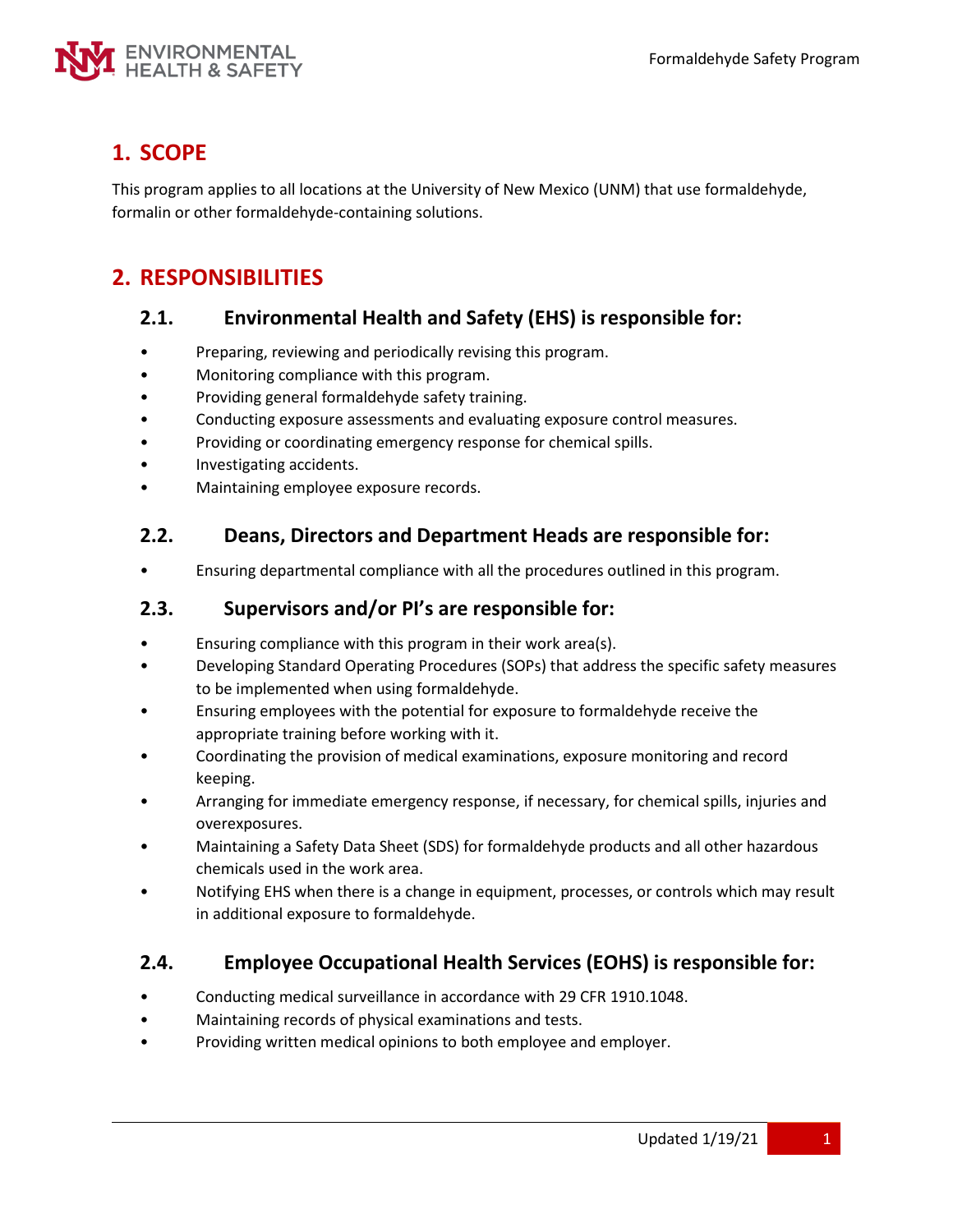<span id="page-7-0"></span>

#### **2.5. Employees are responsible for:**

- Knowing the provisions of the Formaldehyde Safety Program.
- Reporting accidents, possible exposures or unsafe conditions to their supervisor.
- Utilizing engineering controls and PPE.

## **3. HAZARD DATA**

Formaldehyde is a colorless, strong-smelling gas often found in aqueous (water-based) solutions. Commonly used as a preservative in medical laboratories and mortuaries, formaldehyde is also found in many products such as chemicals, glues, permanent press fabrics, particleboard and plywood. It is also widely used as an industrial fungicide, germicide and disinfectant.

Formaldehyde may affect the body through inhalation, skin/eye contact or accidental ingestion. Formaldehyde exposure is associated with irritation to the human respiratory tract, cancers of the nose and lung, and loss of vision. Repeated formaldehyde exposure can cause sensitization in some members of the population; once sensitized, even very low levels of formaldehyde exposure may cause symptoms.

Sensory fatigue causes the senses of smell and eye irritation to become less sensitive with formaldehyde exposure; therefore, formaldehyde's warning properties are not reliable as a means to prevent overexposure. The dose, or amount of exposure, determines the type and degree of health effects.

## **3.1. Acute Health Effects – Symptoms that develop rapidly during shortterm exposures**

- **Inhalation** -- According to the National Cancer Institute, when formaldehyde is present in the air at levels exceeding 0.1 ppm, some individuals may experience adverse effects such as watery eyes; burning sensations in the eyes, nose, and throat; coughing; wheezing; nausea; and skin irritation. Some people are very sensitive to formaldehyde, whereas others have no reaction to the same level of exposure.
- **Skin Exposure** -- Formaldehyde is a potent skin sensitizer and a primary irritant. Exposure to formaldehyde solutions can cause irritation of the skin and allergic contact dermatitis. These skin diseases and disorders can occur at levels well below those encountered by many formaldehyde workers. Once an individual is sensitized, exposure to liquid formalin or formaldehyde vapor can provoke skin reactions even when airborne concentrations of formaldehyde are well below 1 ppm.
- **Eye Contact** -- Formaldehyde solutions splashed in the eyes can cause injuries ranging from transient discomfort to severe, permanent corneal clouding and loss of vision. The severity of the effect depends on the concentration of formaldehyde and whether or not the eyes were flushed with water immediately after the accident.
- **Ingestion** -- Ingestion of as little as 30 ml of a 37 percent solution of formaldehyde (formalin) can result in death. Gastrointestinal toxicity after ingestion is most severe in the stomach. Symptoms may include nausea, vomiting, and severe abdominal pain. Diverse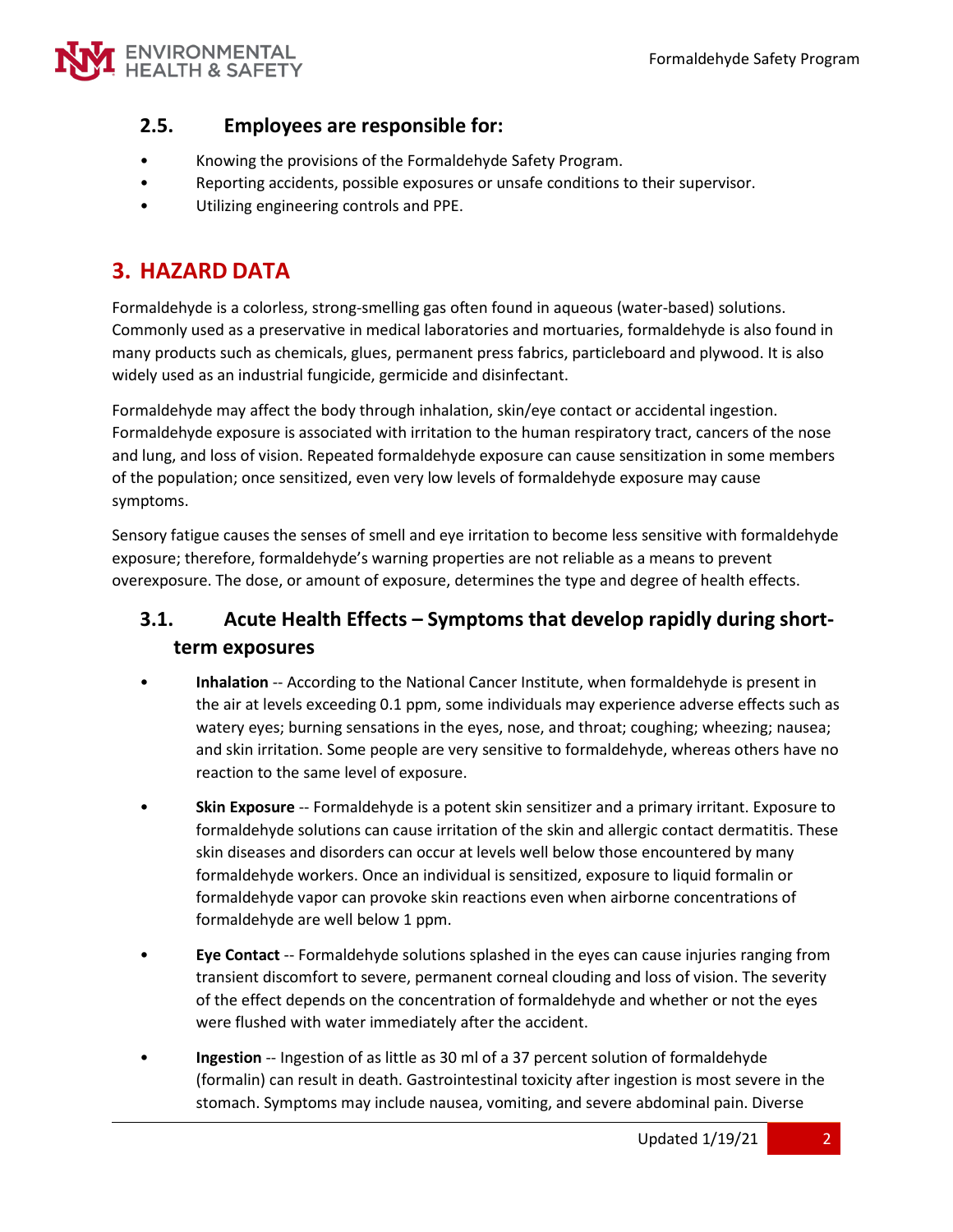<span id="page-8-0"></span>

damage to other organ systems including the liver, kidney, spleen, pancreas, brain, and central nervous system can occur from the acute response to ingestion of formaldehyde.

## **3.2. Chronic Health Effects – Symptoms that develop slowly due to long-term exposures to low concentrations of a hazardous substance**

Long-term exposure to formaldehyde has been associated with an increased risk of cancer including leukemia and cancers of the nose, nasopharynx and accessory sinuses. The evidence for causing lung cancer in humans is mixed, with some studies demonstrating an effect and others showing no effect.

Long-term exposure to formaldehyde has the potential to cause various respiratory impairments, such as bronchitis, and may trigger symptoms in individuals with reactive airway disease such as asthma.

## **3.3. Physical Hazards**

Formaldehyde poses a moderate fire and explosion hazard when exposed to heat or flame. Formaldehyde is classified as a Class IIIA combustible liquid by the National Fire Protection Agency. Class IIIA combustible liquids have a flash point at or above 140°F (60°C) and below 200°F (93°C).

Avoid contact and do not store with strong oxidizing agents, strong alkalis/bases, isocyanates, anhydrides and inorganic acids.

Formaldehyde reacts with nitrogen dioxide, nitromethane, peroxyformic acid, perchloric acid and aniline to yield explosive compounds.

# **4. PERMISSIBLE EXPOSURE LIMITS**

OSHA has established the following limits for employee exposures to formaldehyde, with regulatory requirements triggered by each limit.

- **Action Level (AL)** -- The AL is defined as 0.5 parts formaldehyde per million parts of air (0.5 ppm), calculated as an 8-hour time-weighted average. At or above this concentration, OSHA mandates that employers initiate certain required activities such as exposure monitoring and medical surveillance.
- **Permissible Exposure Limit (PEL)** -- The PEL is 0.75 parts formaldehyde per million pars of air (0.75 ppm), calculated as an 8-hour time-weighted average. At concentrations at or above this limit, OSHA requires employers to provide protective equipment such as respirators, to establish administrative controls, to study and install engineering controls (if feasible), to establish regulated areas, and to perform other OSHA-required procedures and duties.
- **Short Term Exposure Limit (STEL)** -- A limit defined as 2 parts formaldehyde per million parts of air (2 ppm), averaged over any one 15-minute period. If the STEL is exceeded, the same mandates as those for exceeding the PEL are triggered.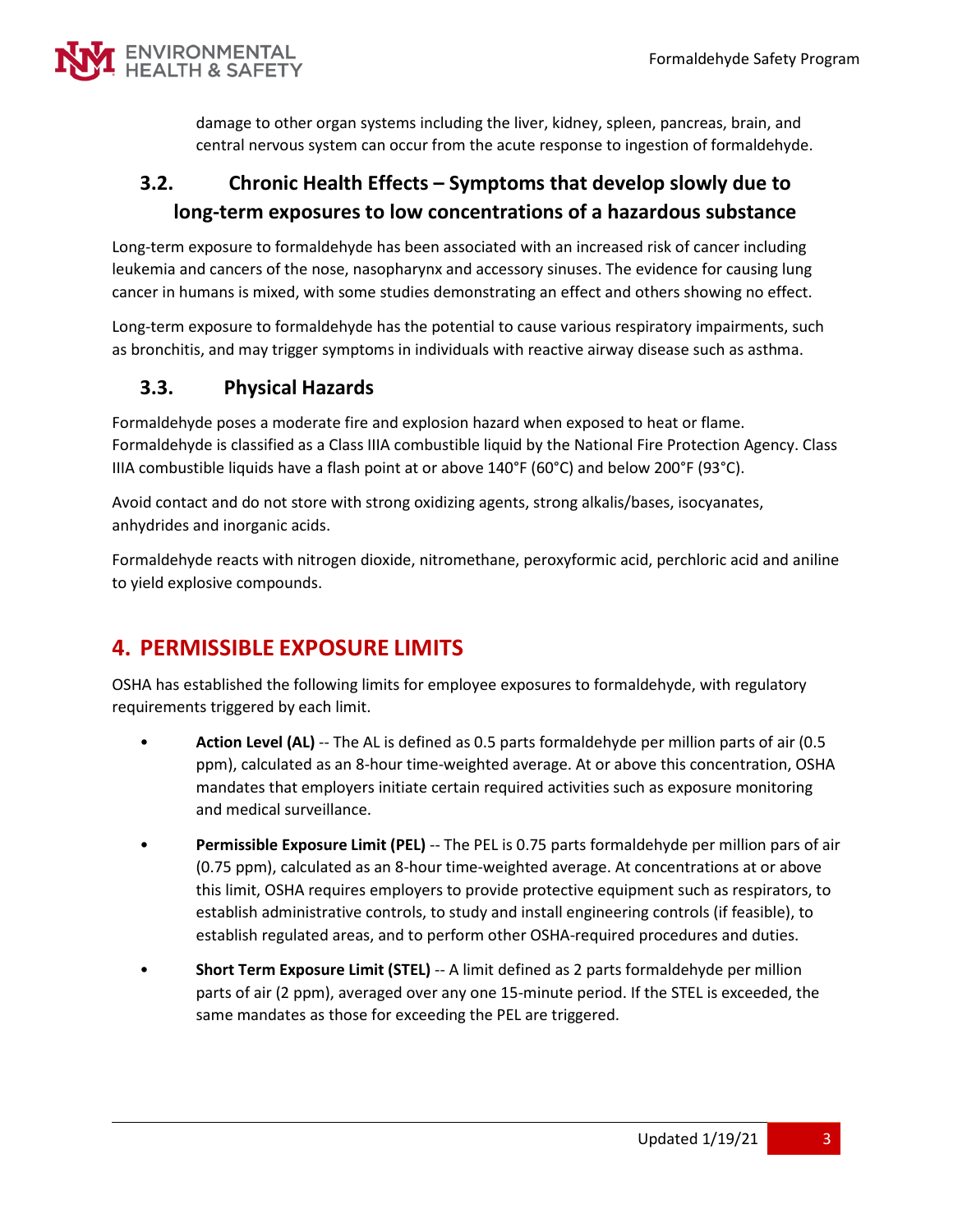<span id="page-9-0"></span>

# **5. EMPLOYEE EXPOSURE ASSESSMENTS**

When formaldehyde is used in a work area and no objective data are available demonstrating that exposures are not above the Action Level, EHS will conduct air monitoring to determine employee exposures. Measurements of employee exposures will be representative of a full shift or STEL and will be taken for each job classification in each work area.

- If employee exposures are found to be at or above the action level, EHS will repeat air monitoring every six (6) months.
- If exposures are above the STEL, air monitoring will be conducted at least once per year.

Monitoring will continue until exposures can be reduced below these levels by engineering or administrative controls.

Air monitoring will be conducted promptly in a work area if employees are experiencing signs or symptoms of formaldehyde exposure. The affected employee(s) should report to Employee Occupational Health Services (EOHS) for evaluation.

Air monitoring must be repeated in an area each time there is a change in equipment, processes or controls that may result in additional or reduced exposure to formaldehyde.

To schedule an exposure assessment, call EHS at 505-277-2753. You can also submit an online request via the Quick Links at the bottom of the EHS website home page: EHS.unm.edu

# **6. REDUCING EMPLOYEE EXPOSURE TO FORMALDEHYDE**

EHS uses the hierarchy of controls to reduce exposures. The hierarchy of controls methods are listed below in the order in which they should be implemented to reduce exposure. PPE is used as a last resort, in an emergency, or as an extra layer of protection. PPE alone is not sufficient protection for employees.

#### **6.1. Substitution**

Substitution of a less hazardous chemical or process will be used to reduce or eliminate formaldehyde use and exposures.

#### **6.2. Engineering Controls**

Chemical fume hoods and/or local exhaust ventilation will be used to reduce exposures to formaldehyde. Local exhaust is used to capture and exhaust formaldehyde vapors, preventing the accumulation of high exposures in the employee's breathing zone.

#### **6.3. Administrative Controls**

If engineering controls cannot be implemented, alteration of work practices will be used to reduce exposures to formaldehyde. This could include limiting the amount of time employees spend working in high exposure areas such as by rotating personnel between various job duties.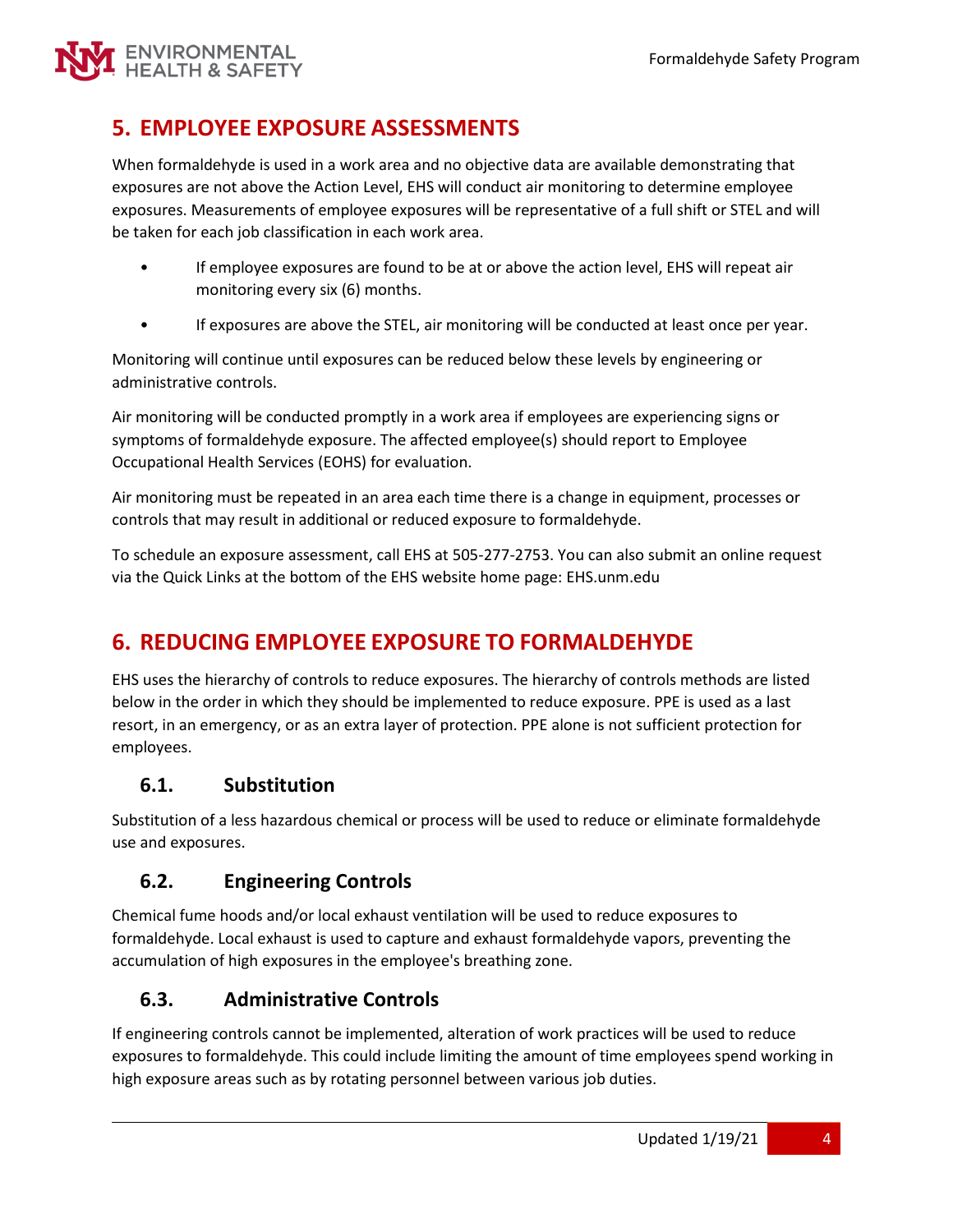

Prevent direct contact with the eyes or skin with liquids containing 1% or more formaldehyde by the use of protective garments and equipment which are resistant to formaldehyde (Neoprene, Nitrile, rubber and PVC have all been rated as "excellent" for resistance to formalin solutions). The type of PPE necessary will vary depending on the concentration, the amount used, and the potential for splashing. PPE may include goggles, face shield, gloves gowns, lab coats, aprons and arm sleeves. EHS can provide your area with guidance on the appropriate PPE for your area.

• Respirators: If employee exposures are found to exceed the PEL or STEL, work will be stopped. Supervisors will provide respirators until feasible engineering or administrative controls can be implemented, if necessary. EHS, based on air monitoring results, will determine respirator use and type. If respirator use is necessary, employees must be medically cleared by Employee Occupational Health Services (EOHS) and fit-tested and trained by EHS before using a respirator.

In areas where the formaldehyde concentration is unknown or greater than 75 ppm, full body protective clothing and Self-Contained Breathing Apparatus (SCBA) are required. This concentration may be encountered during a large quantity spill of formaldehyde in a confined or small, enclosed area. **UNM uses a trained HazMat Response team to handle this type of situation. Evacuate the area and call Campus Police (911 landline or 505- 277-2241 on mobile phone)**.

All PPE must be inspected by employees prior to each use. PPE must be stored in a clean and sanitary manner, away from direct sunlight. Respirators should be inspected by supervisors each month to ensure they are being used, stored and cleaned properly.

#### **6.5. Hygiene**

<span id="page-10-0"></span>ENVIRONMENTAL<br>HEALTH & SAFETY

To prevent the accidental ingestion of formaldehyde, eating, drinking and smoking are prohibited in areas where formaldehyde is used. In addition, employees must wash their hands after using formaldehyde.

If employees are required to change from work clothing into protective clothing, change rooms will be provided. Protective clothing contaminated with formaldehyde must not be taken home by employees. Reusable protective clothing must be laundered by the University or a company that is trained to recognize the hazards of formaldehyde.

## **6.6. Emergency Eyewash and Shower**

If there is a possibility that employees' skin may be splashed by formaldehyde-containing solutions, an emergency shower will be provided in the work area. If there is a possibility that employees' eyes may be splashed by formaldehyde-containing solutions, a plumbed eyewash station will be provided in the work area.

Employees must be instructed on the proper use of the eyewash and emergency showers. If an employee's eyes or skin are splashed by formaldehyde-containing solutions, the employee must flush them immediately and continue for at least 15 minutes. The employee should then seek immediate medical attention.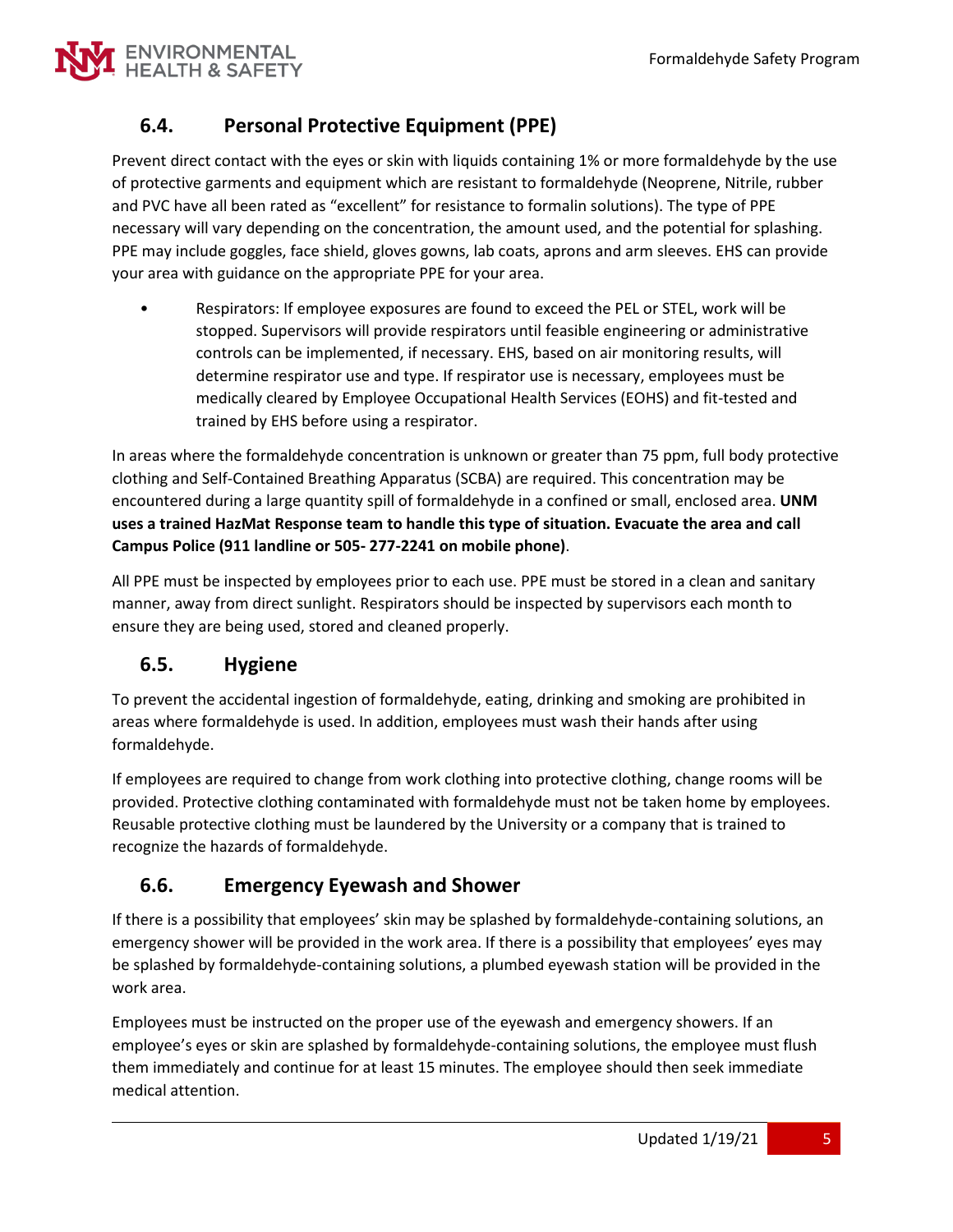<span id="page-11-0"></span>

# **7. SIGNAGE AND LABELING**

#### **7.1. Regulated Areas**

Areas where the airborne levels of formaldehyde are found to exceed the PEL and/or the STEL will be regulated areas. Access to these areas will be limited to persons trained to recognize the hazards of formaldehyde. All entrances and access ways will be posted with signs bearing the following information:

#### **DANGER! Formaldehyde May Cause Cancer Causes Skin, Eye, and Respiratory Irritation Authorized Personnel Only**

## **7.2. Container Labels**

OSHA Hazard Communication regulations require that all containers must be labeled with the name of the product and the most significant hazards(s) associated with the contents. When a chemical product containing greater than 0.1% formaldehyde is transferred into a container other than the original, it must be labeled with the following information (at minimum):

#### **CAUTION Contains Formaldehyde Toxic Potential Cancer Hazard**

Pictograms may also be used on the label for hazard communication. Pictograms for formaldehyde include the following:



# **8. STANDARD OPERATING PROCEDURES**

Work with formaldehyde or formalin requires a written Standard Operating Procedure (SOP) as part of the laboratory chemical hygiene plan that addresses the following:

- Hazards of formaldehyde
- Engineering control devices (i.e. chemical fume hoods, glove boxes) that will be used
- PPE requirements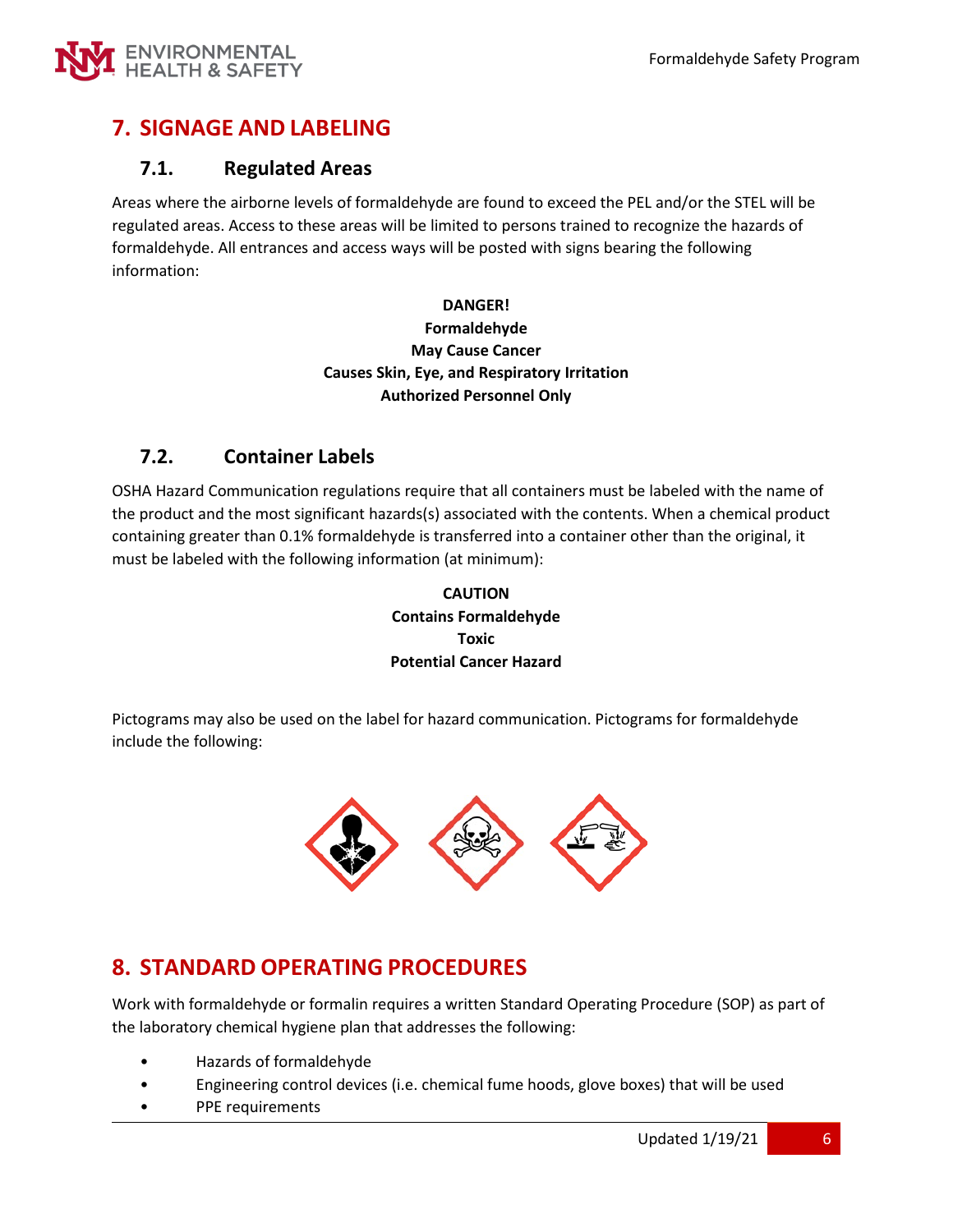<span id="page-12-0"></span>

- Designated storage and use areas
- Waste disposal information
- Decontamination and spill clean-up procedures

# **9. EMPLOYEE INFORMATION AND TRAINING**

Supervisors are responsible for ensuring that employees with potential exposure to formaldehyde receive the appropriate training before working with it. All training must be documented by the individual presenting the training session or through Learning Central. A training module will be provided to supervisors with employees who work with formaldehyde. Supervisors should review this information with employees annually. It will cover the following:

- Requirements of the OSHA Formaldehyde Standard
- Explanation of UNM's Formaldehyde Safety Program
- Contents of the Safety Data Sheet for formaldehyde
- Description of the medical surveillance program
- Description of the health hazards associated with exposure
- Signs and symptoms of exposure
- Instructions to report any signs or symptoms that may be attributable to formaldehyde exposure
- Description of the operations in the work area where formaldehyde is present
- Work practices to reduce exposure, including engineering and administrative controls and required PPE
- Instructions for handling spills and emergency procedures

This training must be conducted whenever a new hazard is introduced into the work area, when there is a change in procedure, and whenever the employee demonstrates behavior that indicates a lack of understanding of the basic rules for the safe handling of formaldehyde.

## **10. MEDICAL SURVEILLANCE**

Medical evaluation and surveillance as described in the OSHA Formaldehyde Standard (29 CFR 1910.1048(l)) is available through Employee Occupational Health Services (EOHS) to all employees exposed to formaldehyde at or above the STEL or AL. In addition, medical surveillance will be made available to employees who develop signs and symptoms of exposure to formaldehyde and for all employees exposed to formaldehyde in emergencies. The results of medical surveillance and personal exposure monitoring are automatically provided to EOHS by Environmental Health and Safety for inclusion in the employee's medical record.

UNM employees may obtain free medical consultation regarding concerns about formaldehyde exposures by contacting EOHS at 505-272-8043. Students with concerns about formaldehyde or other exposures should contact Student Health and Counseling Services at 505-277-3136.

> **Medical Removal** -- The University will abide by the medical removal provisions of the OSHA Formaldehyde Standard that outline when an employee should be medically removed due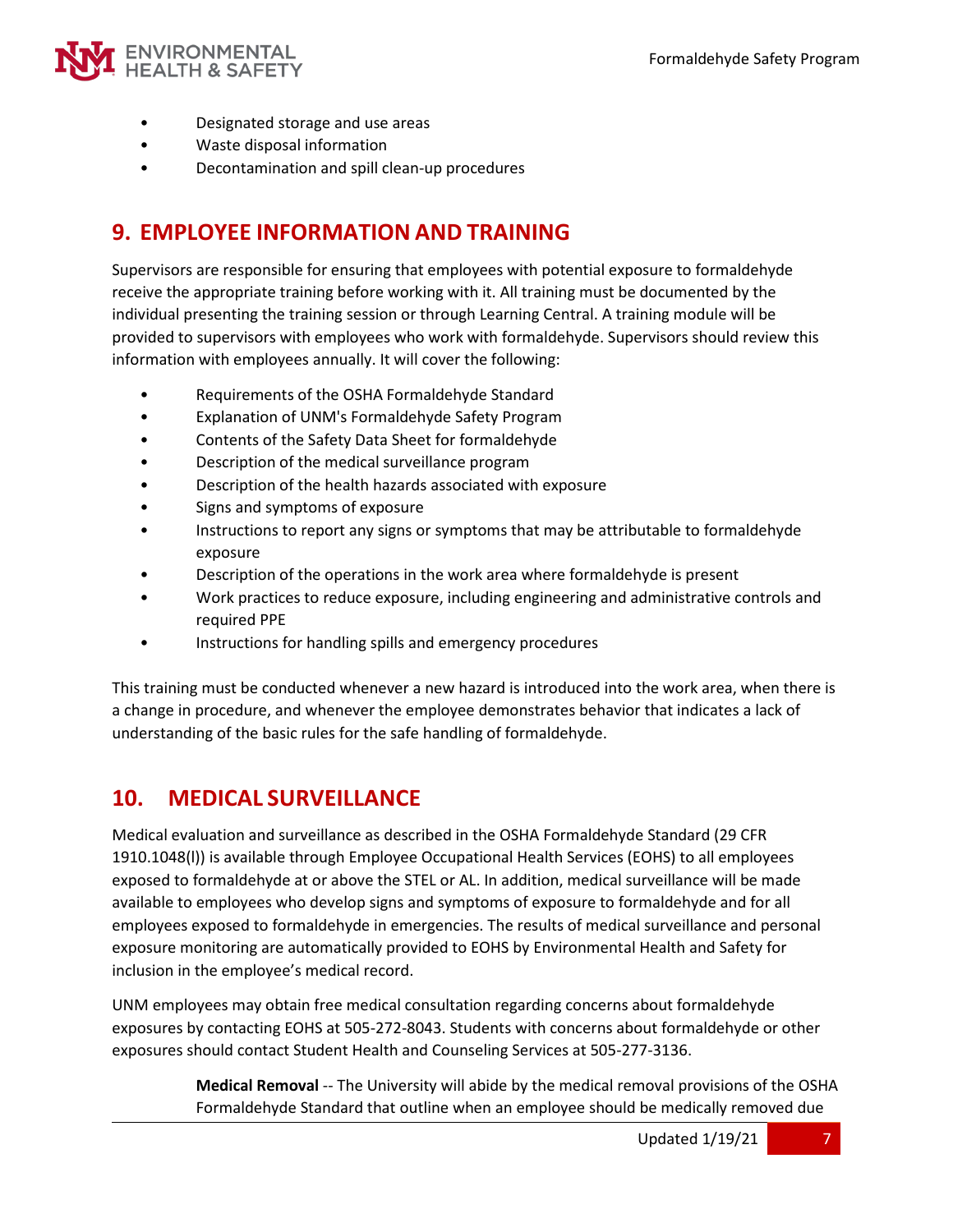<span id="page-13-0"></span>

to occupational exposure or other medical conditions identified during periodic medical surveillance. In the event a medical removal is required, EHS will work with management to coordinate an employee's medical removal and reassignment to a comparable job for which the employee is qualified (or can be trained for in a short amount of time). The employee may not suffer a reduction in wage rate, seniority, or other benefits because of the reassignment.

# **11. SPILLS**

A formaldehyde spill kit must be kept in areas where large volumes of formaldehyde are used and/or stored. The spill kit should contain absorbent material specific to formaldehyde and formalin to ensure that vapor generation is minimized. Minor, incidental spills can be cleaned up by lab personnel. Large spills must be cleaned up by appropriately-trained emergency responders.

- Minor spills (one gallon or less) Minor spills in well-ventilated areas can be cleaned up by lab personnel using materials from the formaldehyde spill kit. Minimum PPE required to clean up a formaldehyde spill are a lab coat, safety glasses/goggles and gloves. If there is any concern for inhalation exposures, respiratory protection is required. The spill clean-up materials must be double-bagged, tightly closed, labeled and picked up by EHS for disposal.
- Major spills (more than one gallon) Lab personnel should not attempt to clean up major spills of formaldehyde solutions or spills in confined areas where ventilation is poor. **In the event of a major spill, evacuate the area and call Campus Police (911 on a landline or 505- 277-2241 on a mobile phone and the EHS duty officer pager 505-951-0194)**.

# **12. STORAGE**

Formaldehyde should be stored in a well-ventilated cabinet in an unbreakable, chemically resistant secondary container (spill tray) to contain spills.

Formaldehyde and formaldehyde-containing solutions should not be stored with inorganic acids, caustics, strong alkalis/bases, isocyanates, anhydrides or oxidizing agents.

# **13. DISPOSAL**

All chemical waste must be disposed of according to federal and state regulations and UNM's Chemical Hygiene Plan. Formaldehyde-containing wastes should be placed in a labeled waste container in a flammable storage cabinet. Call EHS at 277-2753 to schedule a pickup of waste formaldehyde and/or other waste chemicals.